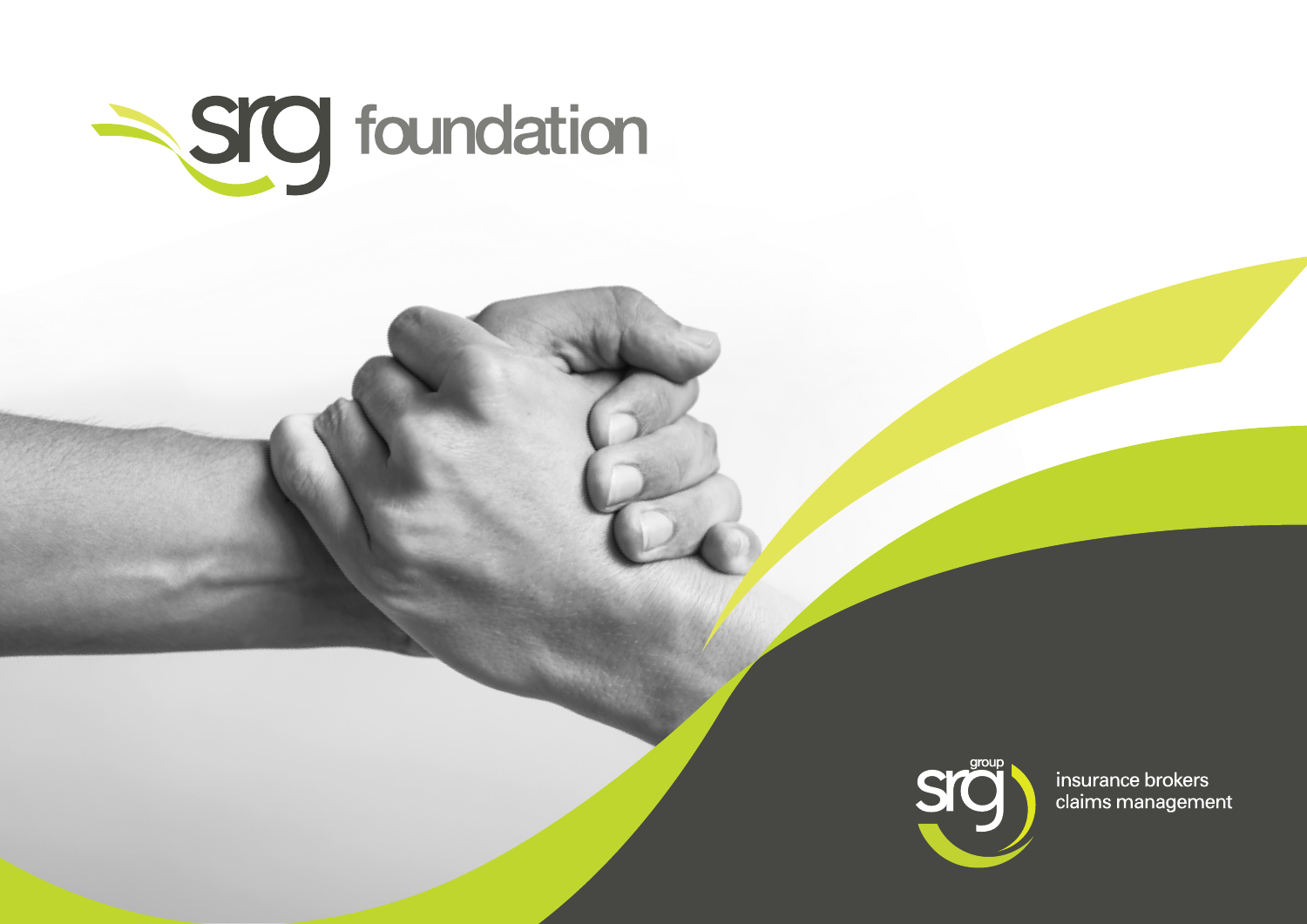# **our**

**Values** corporate DNA. They define our purpose and who works at SRG. Our values have been defined by our people, these are not corporate clichés. Our people believe in our values, they underpin our who works at SRG.



### consistent

Our clients will enjoy excellent service, relevant products and friendly staff every time.

# knowledgeable

We will constantly develop our knowledge to ensure we are the absolute authority in our industry.

# considerate

We embrace and welcome feedback from our staff and our clients, because their opinion matters. We are willing to make changes quickly if it will improve the quality of our relationships and the services we offer.

# innovative

We will constantly find new ways to improve our products, our service and ourselves to make insurance easy for our clients.

We are refreshingly different. We focus our efforts on the things that matter most and we do what we say we'll do.

## caring

We support the wider community and ensure the safety and wellbeing of our staff and clients.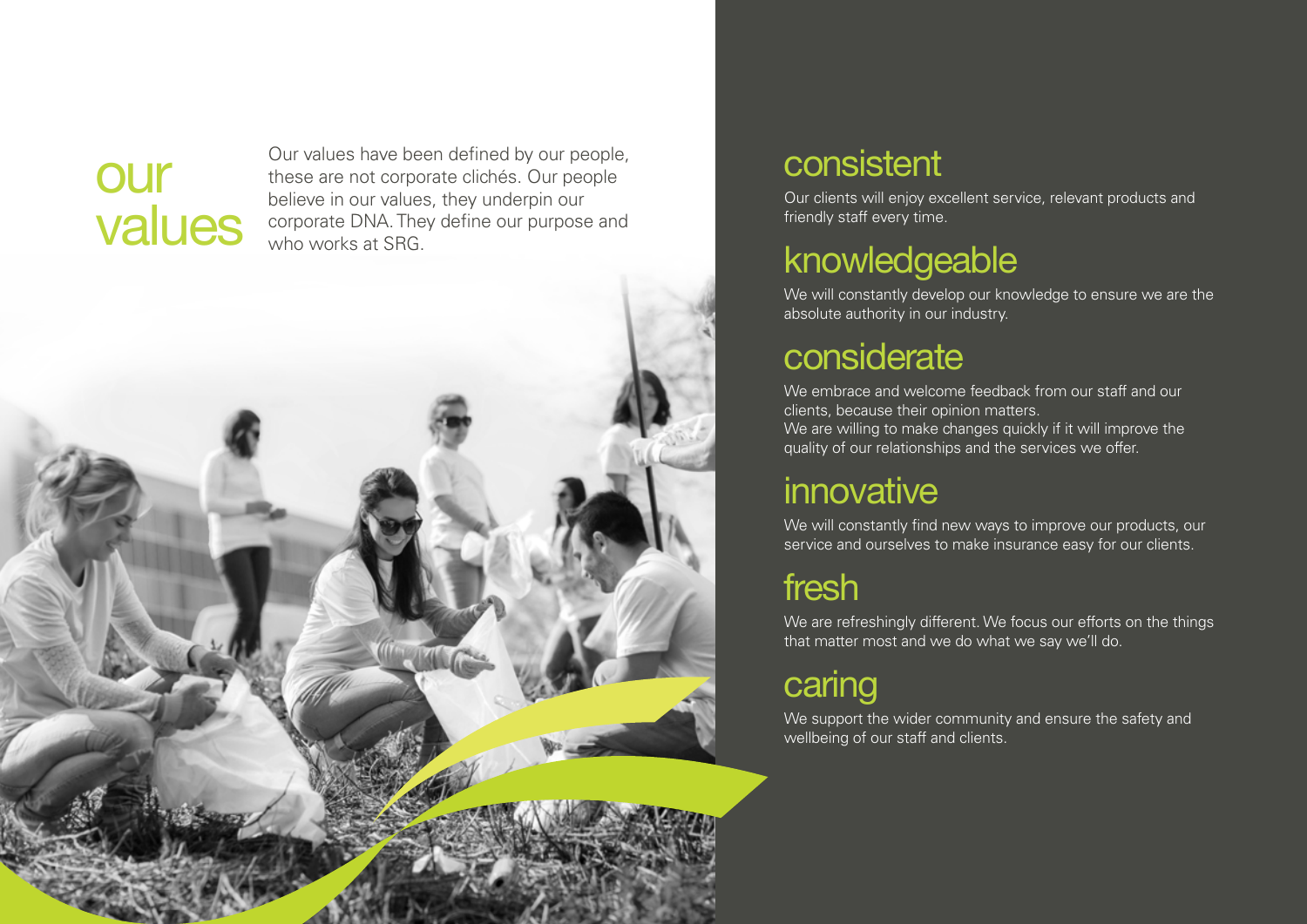# about the SRG foundation

SRG has been committed to supporting the community since our inception in 2005. The purpose of establishing the SRG Foundation is to give consistency and clarity to the purpose for our Community Partner support and to encourage more of our staff to participate in initiatives that support them.

### our community partners

Community Partners are Not for Profit organisations (NFP's) whose mission is to benefit the wider community in the following key areas:

Health, Wellness or the Environment.

The SRG Foundation Board periodically produce a schedule of approved Community Partners who we believe are aligned to our values and desire to benefit the community in the key areas above. The approved schedule is available from our Human Resources Co-ordinator. Staff are encouraged to select a Community Partner they feel meets with their own values and discover ways to support them with our assistance.

### who is eligible

Staff who are engaged with SRG on a Permanent basis can apply to the SRG Foundation to support a Community Partner. Appointed Authorised Representatives of SRG can also access the SRG Foundation and are subject to the same criteria.

### access to grants

Employees who confirm their active participation with a community partner through either volunteering for, or participating in a charity event can access grants to match their fundraising efforts up to \$1,000 per annum.

### community service leave

A maximum of 5 working days paid leave is permitted per financial year for you to attend to relevant activities. Paid leave may be approved by your Manager for you to attend;

- Volunteering for a community partner
- State Emergency Service call-outs
- Blood donation
- Volunteer fire fighting or other community services.

In cases where paid leave is not approved, unpaid community service leave will be granted provided the absence is reasonable in consideration of business requirements. Casual employees or Authorised Representatives will not be entitled to paid leave but will be eligible for unpaid community service leave.

Where you are approved to be absent on paid or unpaid community service leave, you must give notice to your Manager as soon as practicable. You must advise expected period of absence and upon return to work, we may require you to provide evidence of having engaged in community service activity.

The days selected should be negotiated between you and your manager. Any additional leave that is required and approved should be taken as either annual leave or unpaid leave. If you wish to request this leave you should provide a minimum of 10 days notice to your Manager.